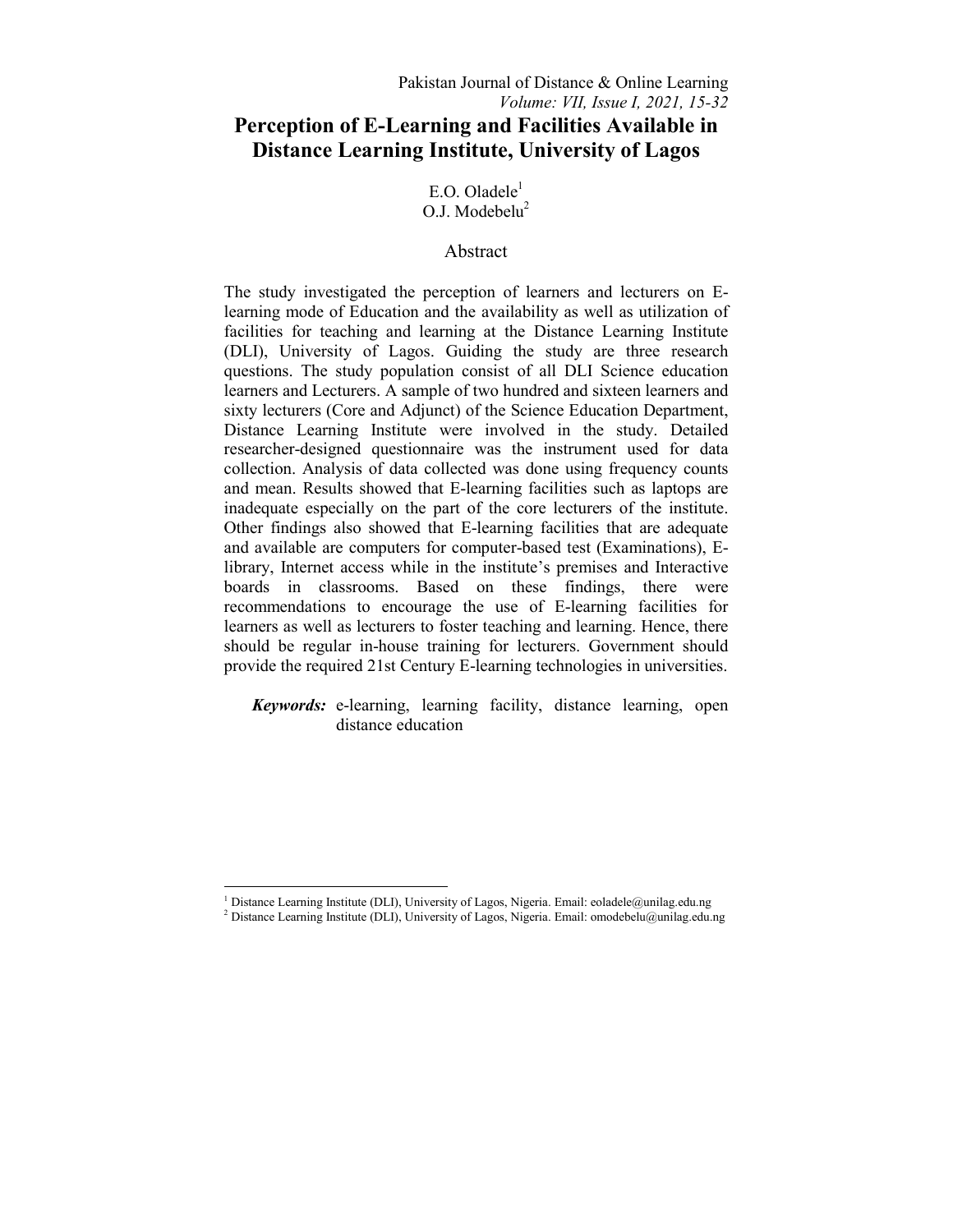### **Introduction**

 Education in Nigeria is regarded as an instrument per excellence for effective national development (FRN, 2013). It is seen as a prerequisite for economic and social development (Igwe, Uzoka & Ekwerike, 2015). Education, among others factors, is identified as an instrument of development of societies and the individuals (Fashiku, Adinlewa & Yusuf, 2017). Formal higher education in Nigeria before independence was obtainable through correspondence education of the University of London (Omolewa 1982 in Rashid & Ojekheta, 2004). Later in 1948, the University of Ibadan was established as a college of the University of London to offer education to Nigerians at a distance (Omolewa, 1982). However, after independence in 1960, the nation witnessed the establishment of a number of Universities which include the University of Lagos. University of Lagos, apart from the regular conventional education programme, started offering education at a distance through the Correspondence Studies Unit since 1974 to produce university graduates in disciplines necessary to meet national labour needs for example teachers, nurses, and so on (Rashid & Ojokheta (2004). The Correspondence Studies Unit metamorphosed into the Distance Learning Institute (DLI) of the University in 1993. These days, students have the option of enrolling either through the conventional mode of learning or through the distance learning mode to attain higher education degree from the University of Lagos. An open distance education provides opportunity for learners to acquire skills, knowledge, training and indeed education without necessarily being present in a classroom.

 In Nigeria and indeed the world over, open distance education has become a component of higher education institutions (Anietor, 2019). Open distance education is now seen as a reliable mode and a good alternative to regular classroom-based university education. Recently, much focus has been on the use of Open Distance Education (ODE) for providing education for all especially those who might have been denied education through face-to-face mode of learning. Open distance education provides access to higher education, in Nigeria, to teaming population of interested candidates who are not admitted into the regular formal mode of university education (Ememe & Modebelu, 2019). Open and Distance Education gives room for an individual to work and also learn, such an individual can earn his degree (First degree, Masters and Ph.D. degrees) without having regular physical contact with the facilitator. Learners embark on their own learning process themselves using available e-learning platforms and facilities. Akande (2011) says that distance learning means having minimal contact between facilitators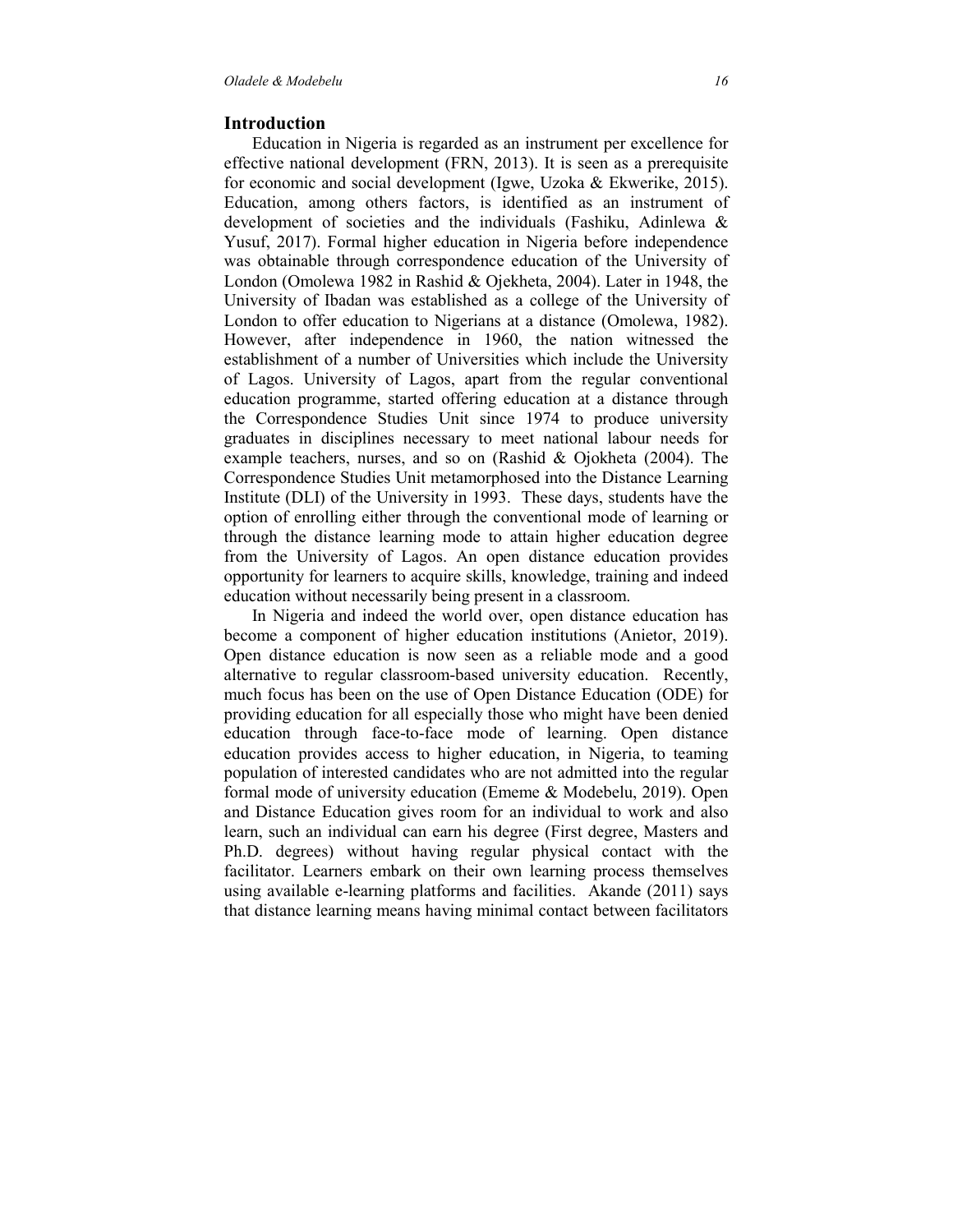and learners, hence it relies more on electronic communication. This means that there has to be available facilities and resources for learners to use and be able to achieve success in their learning programme on their own.

 A system of learning facilitated by using electronic resources can be referred to as E-learning. It is also known as the means of transferring skills and knowledge to a large number of learners at the same/different times via an enabled network. E-learning can be seen as the use of the computer and internet facilities to provide various solutions that will enhance learning and academic performance (FAO, 2011). Henderson *et al*., (2017) in their study, observed that digital technology is fundamental to students' learning experiences.

 E-learning approaches can be classified as: self-paced and facilitated/instructor led. In self-paced, the learner is alone and learns independently while for facilitated/instructor-led, the learner receives instruction and is guided through learning by the E-Tutor and could collaborate among learners (FAO, 2011).

 Facilitated/instructor-led approach has therefore been employed by Distance Learning Institute, University of Lagos. For this to be achieved effectively, the learners should therefore not lack all the required materials/technologies that enhance distance education. Hence, the need to determine the lecturers and learners' view of e-learning and the level of availability and utilization of e-learning facilities in Distance Learning Institute, University of Lagos.

### **Literature Review**

 The concept of open and distance learning has received different definitions from different authorities over the years. A lot has been done to delineate the concept as an evolving an important concept in the field of education. Sherry (2006) is of the opinion that Open and Distance Education is a learning process involving learner and facilitator though separated in the form of space and time. They still communicate via print media or Information communication and technology (ICT); where the learners take absolute control of learning rather than the facilitator. From what has been defined, emphasis is on the fact that for distance learning to be operative, great support is required and learners need not depend on the use of pencil and paper but ICT, they also need group work among themselves and ability to develop their study skills (UNESCO, 2002). When we take a look at developing countries, ICT is rarely used due to erratic power supplies, inadequate ICT tools as well as incompetence in its use.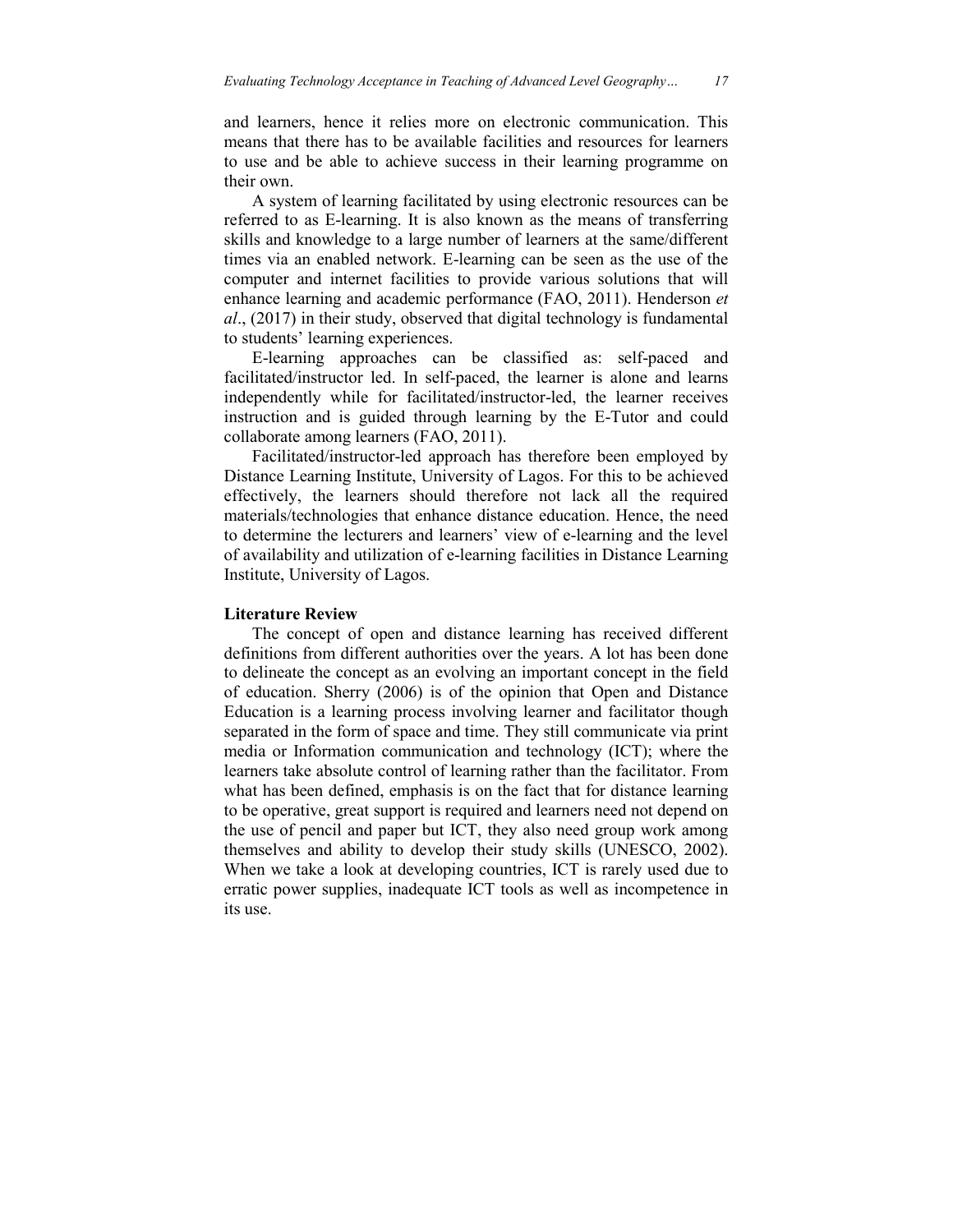Information and Communication Technologies (ICTs) are known as the essential tools to improve both learning and teaching in Open and Distance Learning Institutions. E-learning, is seen as being synchronous (a situation in which learning and teaching takes place at the same time) or asynchronous (whereby learning takes place at a different time from the teaching time). As a result, Ololube (2006) revealed that Information and Communication Technology is essential in teaching learners so as to meet modernizations world-wide. E-learning is meant to be centered on the learners and to maintain New Learning Environments (NLE). This is seen to be a form of moving away from normal conventional outdated learning culture that is teacher-oriented. When a student learns with ICT, learning content and pedagogy are enriched, enhancing broader access to information resources.

 According to Keegan (2006) 'Open and Distance Learning' is referred to as an educational method which involves a quasi-complete separation of the facilitator and the learner both in time and space. In Open and Distance Learning, the teacher and the methods of instructions are integrated within the study materials intended as a self-imposed learning guide for the learner. 'Open Learning,' however, refers to the theoretical concept that remove obstacles and restraints which can prevent learners from gaining access to and subsequently having a quality lifelong education. Open and Distance Learning (ODL) as a theoretical concept and as an educational method, has been recognized as an active means of contending with the educational challenges affecting Nigeria as a nation. Moore  $\&$  Tait (2002) emphasized this statement "... that in developing countries, human knowledge resource improvement through initial and continuing education occur as essential for growth and competitiveness as well as for social impact for prompting natality rate, increase in women independence and in improving quality of wellbeing and rural environment"p.7. This confirms the vital role that education is playing in developing countries such as Nigeria. Education gives vital support to social and economic development. However, in meeting up with the new demands for training as well as education, ODL is viewed as a method that is a suitable replacement for the direct method of teaching dominating most systems of education.

 Different people have observed the benefits of Open and Distance Learning in so many ways; their insights have therefore influenced attitudes towards the acceptance and use of ODL in the education system in other countries, as well as in Nigeria. Schmidt and Faulkner (2009) reported that there are concerns about how effective ODL has been for learners who are less independent with the need for direct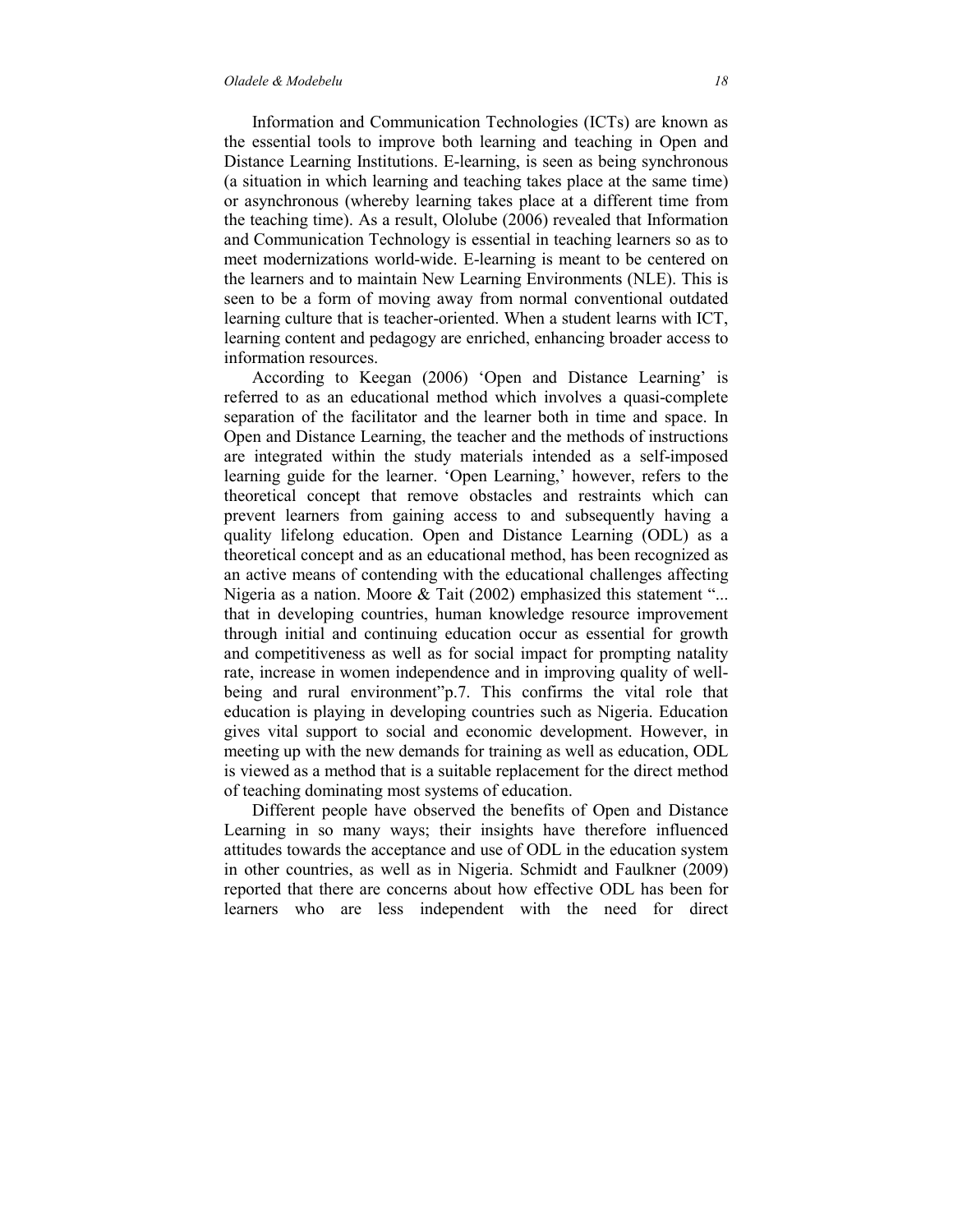communication during the course of the instructional procedure. Another great concern is also the cost of ODL programming for each learner (Ojo, Ogidan, & Olakulehin, 2005).

 Mclean (2001) opines that Open and Distance Learning centres on equity issues, the quality as well as supporting ODE with information. For education to be accessible by all, planning is very essential. Gboku & Lekoko (2007) worked on planning programmes in adult education in Africa, and they are of the opinion that planning should focus on an African philosophy as well as the everyday realities of life in Africa. There is a need to understand that though globalization is presumed to be good; coping with this globalization has been a bit difficult. As a result, it is assumed that most of the knowledge delivered are copied from the developed countries and therefore could not offer solutions to the challenges faced by developing countries. It seems that media which include; the correspondence, electronic communications, telephone and face-to-face differ broadly in their effectiveness and are only partially understood (Tait, 2005). However, Lewis (2005), reported that an instructor is "the main source of support for the student beyond the course materials". As a result, both the course material and the tutor are significantly important in ODE.

 Benefits of ODL for the learners include choice of institution, flexibility, increased access to learning, access to distant professionals, performance, reward, marketing made easier and lifetime learning opportunities (Belanger and Jordan, 2000). Access to distant professionals might be one of the things encouraging learners to enrol for distance learning programmes. Despite all these expected benefits, distance education institutions still encounter many challenges. Garrison (2000), reported that, "most Open and Distance Learning institutions deal with fulfilling the educational demands of adults", while Holmberg (2006), opined that "distance teaching helps to motivate learners and also enhances the pleasure of learning particularly when delivered in such a way that is relevant and are able to meet learner's individual needs. Open and Distance Education therefore comes with the opportunity to "study and learn" in a peer-free environment, whenever the learners prefer it (Verduin & Clark, 2001). Tait (2005), was able to categorize learner support as feedback on assessment and progress, learning of study skills, tutoring, advice/counselling, peer group support, administrative problemsolving and language support in order to support learners whether alone or in groups.

 All ODL institutions need to address the question of who are their learners and what are their needs? whenever learner support services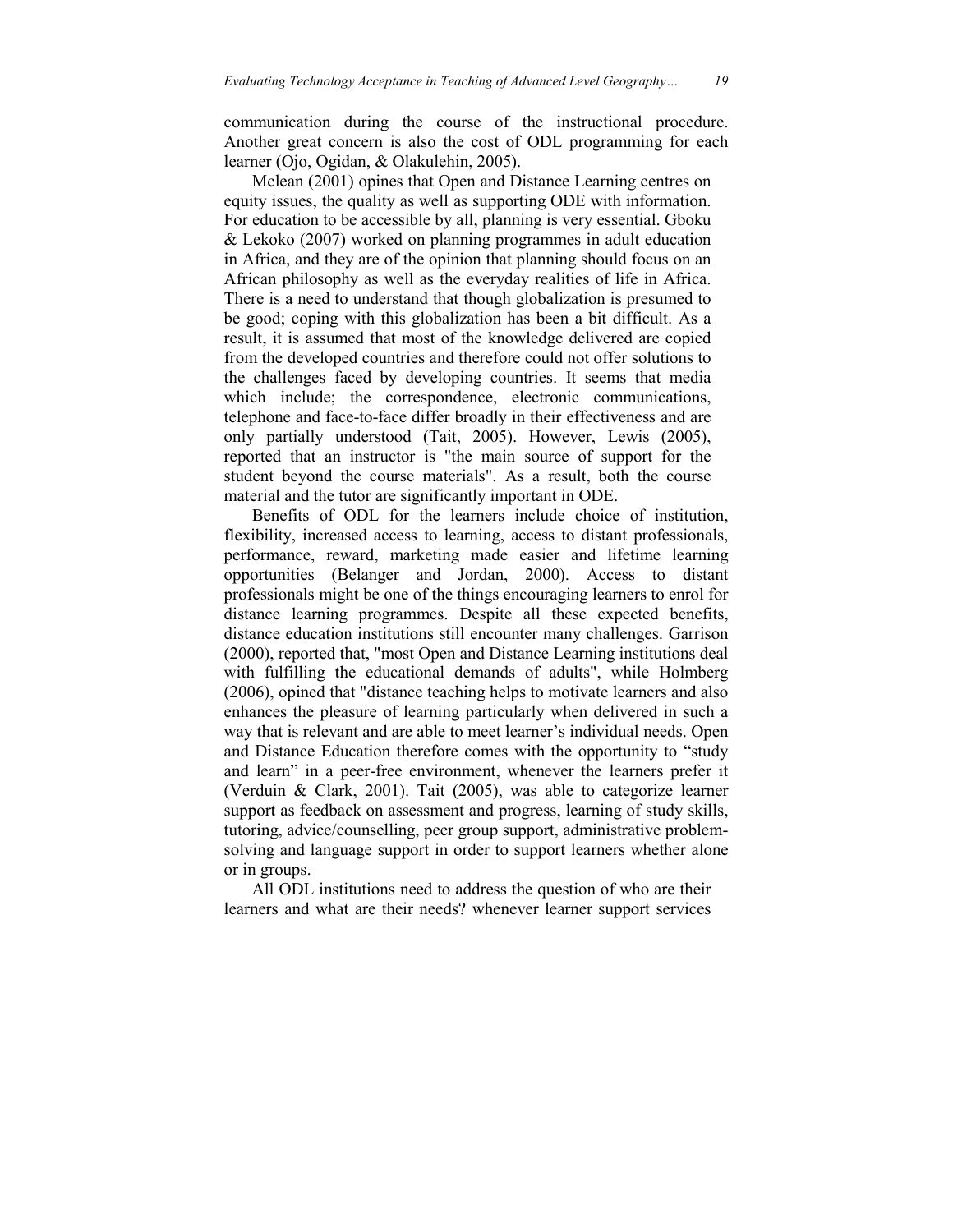are to be delivered. These institutions then have to determine how these needs will be met based on cost constraints, technologies and geography. Learner support is very important in the provision of Open and Distance Learning. The three key areas are timely student feedback, access to library materials and on-site support. On-site facilitators' support has been reliably known to be vital to the efficiency of ODL programme (McCleary and Egan, 2009). An assessment of learner support conducted showed that right to use of library materials and E-library is a vital element of ODL (Dillon, Gunawardena & Parker, 2002). Threlkeld & Brzoska, (2004) also stated that "Resources in the Library are very important to distance learners as most learners acknowledged that access to library materials have led to their success in required courses."

 Pirani (2004), reported that for an institute to implement e-learning, such institute should be able to deliver sufficient and constant technical facilities to support e-learning. Also, according to FAO (2011), a lot of institutions use e-learning because it is cost-effective. Though developing it might be more expensive than preparing classroom materials for traditional classroom teaching.

 Facilitators/E-tutors, as well as learners, must also have the technical skills to use these technologies. As a result, there is a need to determine the lecturers and learners' view of e-learning and the level of availability and utilization of e-learning facilities in Distance Learning Institute, University of Lagos.

### **Theoretical Framework**

 This study has been guided by the e-learning theory which is based on Dabbagh's framework (2005). This framework deals with flexible and open methods on how people learn, comprising of pedagogical models, instructional strategies and learning technologies. This framework, gives room for lecturers (facilitators) and learners to interact within the available e-learning system facilities/ technologies. All stakeholders' including technology providers can however, interact effectively with this system. However, Redondo-Duarte *et al.,* (2017) have developed a pedagogical model promoting knowledge generation in virtual communities which is as an improvement over this e-learning theory.

### **Statement of the Problem**

 The need for utilization of e-learning in the various sectors/units of education on instructional delivery is to impact efficiency and productivity in the implementation of the curriculum. In developed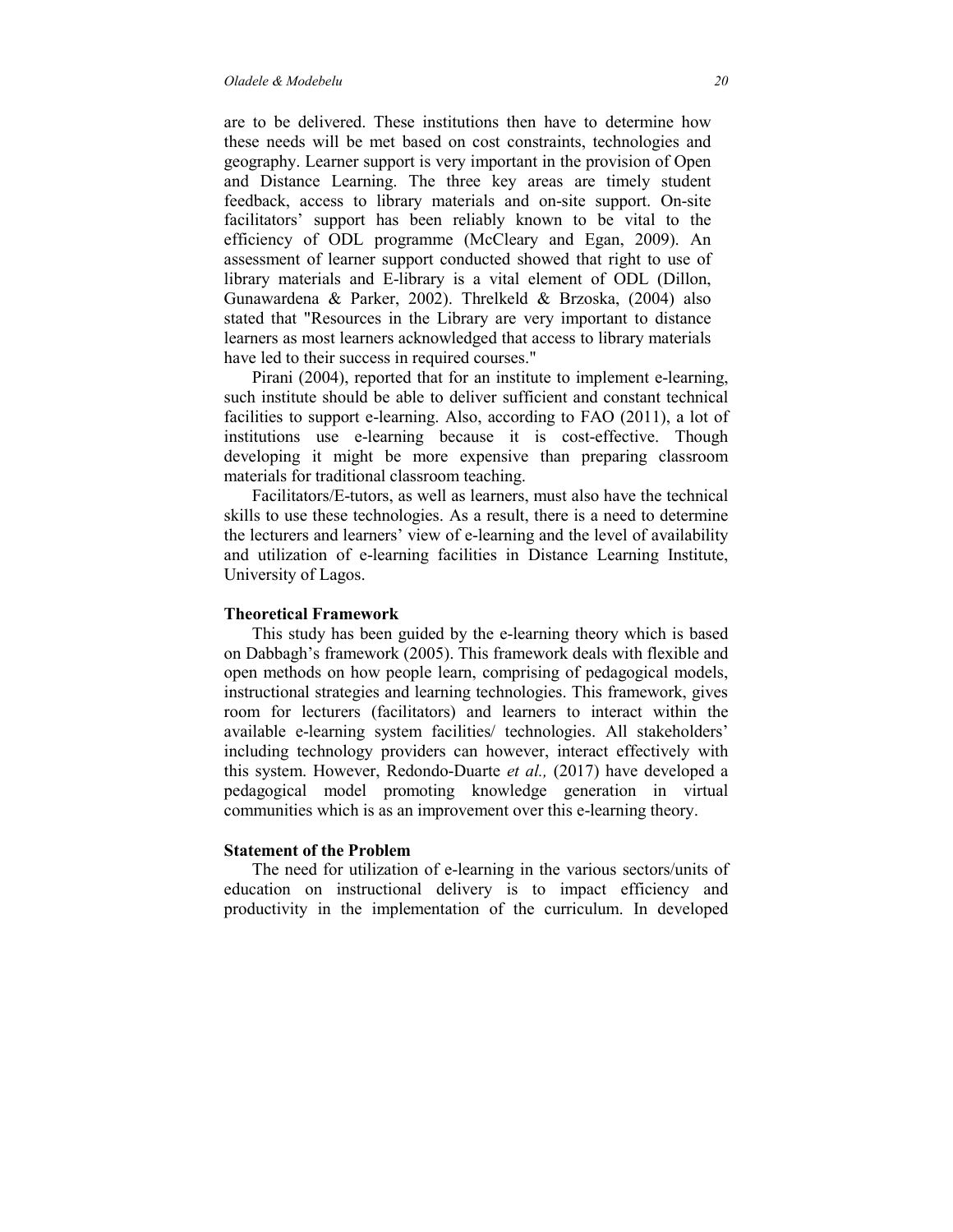countries e-learning has developed considerably. However, in a developing country like Nigeria, e-learning faces inevitable problems arising from lack of access to reliable internet facilities, with the associated problems relating to electronic communications, teleconferencing and suitable software. This study aimed to explore how these problems were being experienced by learners and lecturers at the Distance Learning Institute, University of Lagos.

More specifically the study focuses on:

- 1. The adequacy of e-learning facilities for effective teaching and learning.
- 2. Learners' capability in the use of e-learning facilities to improve learning.
- 3. The learners' view of lecturers' expertise in employing e-learning facilities in teaching.

# **Research Questions**

- 1. How adequate are e-learning facilities for effective teaching and learning in DLI?
- 2. How do learners perceive their capability in the use of e-learning facilities to enhance learning?
- 3. How do learners perceive the expertise of lecturers in employing elearning facilities in teaching?

### **Methodology**

 The study used a descriptive survey design. The study population consists of all DLI Science Education learners and Lecturers. A sample of two hundred and sixteen learners and sixty lecturers (Core and Adjunct) of the Science Education Department, Distance Learning Institute were involved in the study. A 48-item researcher-designed questionnaire was used to elicit responses from respondents via emails. The instrument used for the study was validated by two experts in Test and Measurements, Faculty of Education and Mathematics Unit, Distance Learning Institute, University of Lagos. Their suggestions were incorporated into the final copy of the instrument. In measuring the internal consistency of the instrument, a test re-test was employed and the reliability coefficient of 0.87 was obtained for the questionnaire and this was high enough to justify its use for data collection for this study. The questionnaire had four sections and four-point rating scale was used. Mean was used to analyse the data. The cut-off point for accepting or rejecting an item was fixed at 2.50 being the criterion mean.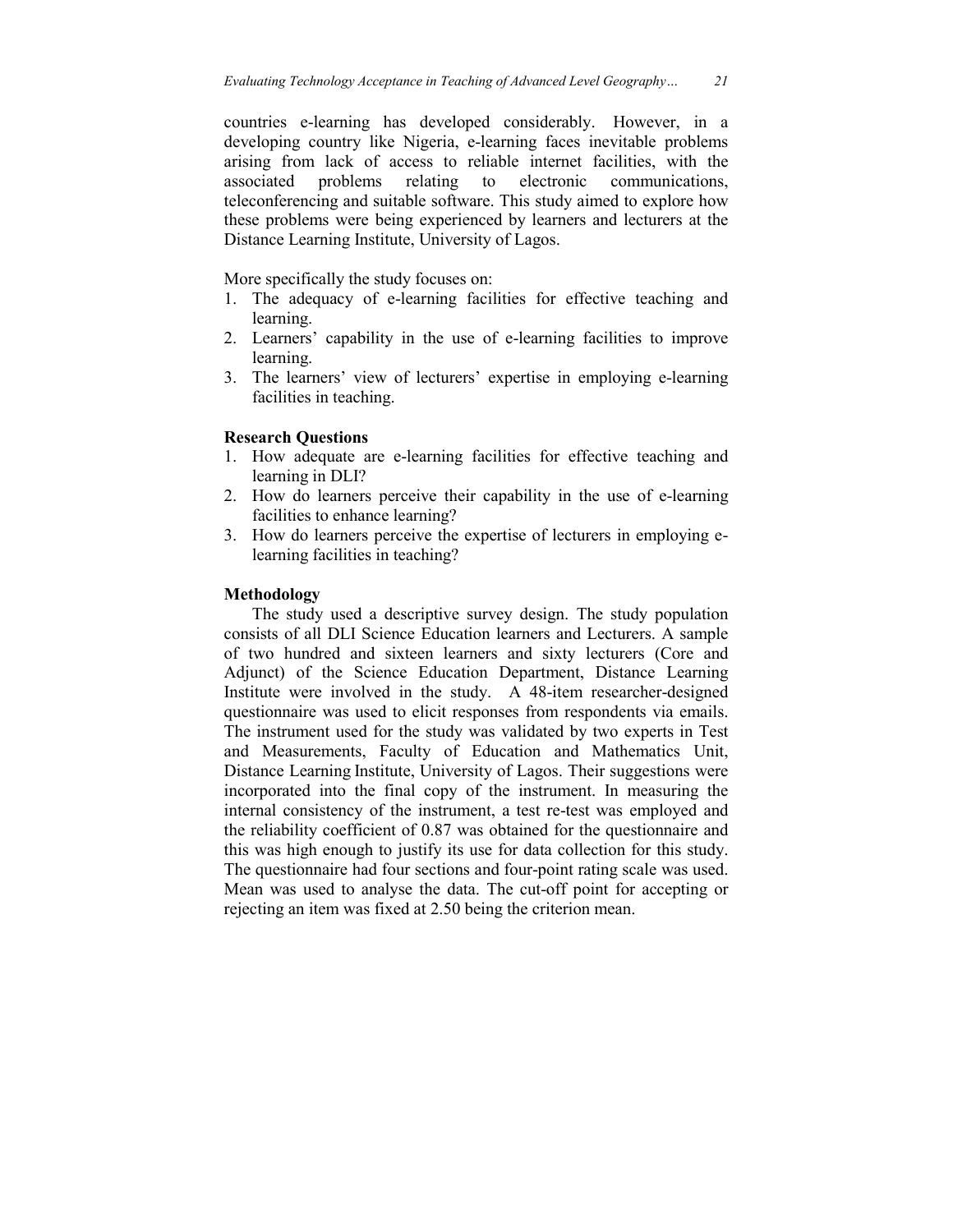### **Results and Findings**

Research Question 1: How adequate are e-learning facilities for effective teaching and learning in DLI?

# *Table 1*

Adequacy of e-learning facilities for effective teaching and learning.

| $\mathrm{S}\#$ | Statement                                                                                         | $X_1$ | Remark    | $X_2$ | Remark    |
|----------------|---------------------------------------------------------------------------------------------------|-------|-----------|-------|-----------|
| $\mathbf{1}$   | The institute provided adequate<br>internet services                                              | 1.20  | Disagreed | 1.17  | Disagreed |
| $\overline{c}$ | Availability of standby generators<br>for constant power supply                                   | 3.75  | Agreed    | 2.92  | Agreed    |
| 3              | There is adequate security for<br>safeguarding e-learning materials                               | 2.40  | Disagreed | 2.06  | Disagreed |
| $\overline{4}$ | There is a massive computer<br>literacy program for the learners                                  | 1.10  | Disagreed | 1.14  | Disagreed |
| 5              | software<br>is<br>adequately<br>The<br>provided                                                   | 1.03  | Disagreed | 1.08  | Disagreed |
| 6              | Availability of Regular Digital<br>Video Disk players                                             | 1.20  | Disagreed | 1.14  | Disagreed |
| 7              | Lectures are produced on Digital<br>Video Disk players<br>and<br>are<br>available                 | 1.28  | Disagreed | 1.17  | Disagreed |
| 8              | The institute's website provides<br>links to educational resources<br>websites and e-journals     | 1.24  | Disagreed | 1.15  | Disagreed |
| 9              | Internet services provided are<br>effective and fast                                              | 1.71  | Disagreed | 2.04  | Disagreed |
| 10             | Accessibility and utilization of<br>services<br>outside<br>Internet<br>the<br>university          | 1.82  | Disagreed | 2.10  | Disagreed |
| 11             | Computers<br>and<br>Printers<br>are<br>adequately<br>provided<br>for<br>the<br>learners/lecturers | 1.15  | Disagreed | 1.13  | Disagreed |
| 12             | the<br>There is easy<br>access to<br>computer/ICT room                                            | 1.20  | Disagreed | 1.16  | Disagreed |
| 13             | Availability of Television sets                                                                   | 1.10  | Disagreed | 1.11  | Disagreed |
| 14             | E-books are sufficient                                                                            | 1.33  | Disagreed | 1.13  | Disagreed |
| 15             | Interactive whiteboards are<br>adequately provided                                                | 1.50  | Disagreed | 1.10  | Disagreed |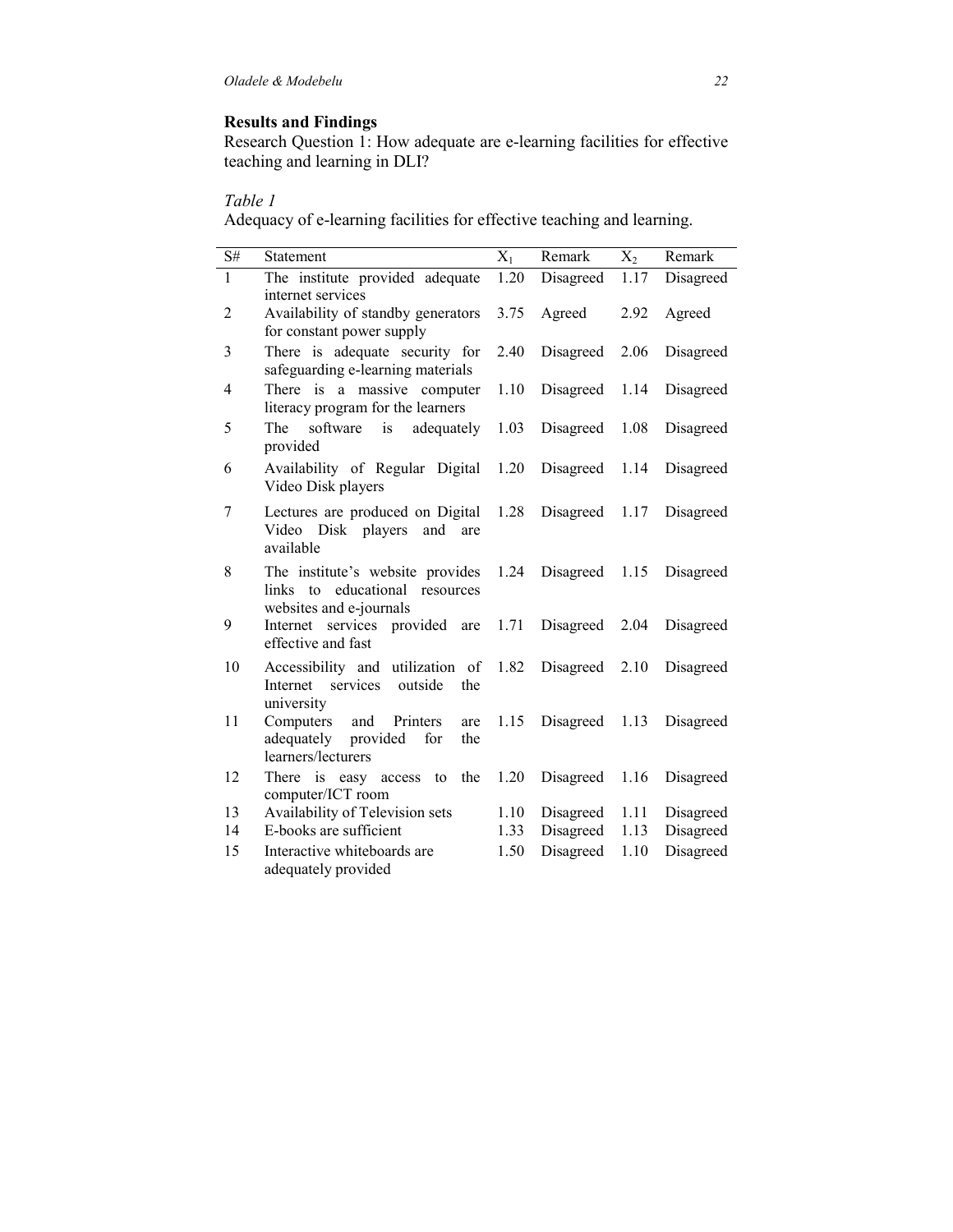| 16 | Multimedia<br>projectors<br>adequate                   | are 1.46 Disagreed 1.16 Disagreed |      |           |
|----|--------------------------------------------------------|-----------------------------------|------|-----------|
| 17 | Adequate<br>assessment<br><b>Educational Materials</b> | of $2.14$ Disagreed $2.0$         |      | Disagreed |
| 18 | There is an efficient digital library $3.30$           | Agreed                            | 2.88 | Agreed    |
| 19 | There is adequate Flash drives/ 1.20 Disagreed 1.14    |                                   |      | Disagreed |
|    | <b>External Drives</b>                                 |                                   |      |           |
| 20 | The learning management system 1.58 Disagreed 1.38     |                                   |      | Disagreed |
|    | is robust for E-tutor's efficient                      |                                   |      |           |
|    | interaction with learners<br>for                       |                                   |      |           |
|    | synchronous teaching<br>and                            |                                   |      |           |
|    | learning                                               |                                   |      |           |

Note:  $X_1$ = mean value for lecturers;  $X_2$ = mean value for learners.

In Table 1, the result shows that eighteen of the statements are disagreed because their mean scores were less than 2.50 while only two statements appeared as agreed.

Research Question 2

How do learners perceive their capability in the use of e-learning facilities to enhance learning?

## *Table 2*

Learners' capability in the use of e-learning facilities to improve learning

| S#             | <b>Statement</b>                                                            | Mean        | Remark    |
|----------------|-----------------------------------------------------------------------------|-------------|-----------|
|                |                                                                             | Score $(X)$ |           |
| 1              | Learners always browse the internet to solve<br>assignment                  | 3.04        | Agreed    |
| $\overline{2}$ | Learners are able to learn new concepts effectively<br>through the internet | 3.18        | Agreed    |
| 3              | The use of internet is preferred to book reading                            | 1.44        | Disagreed |
| 4              | The use of the internet helps a lot with academic<br>information            | 2.70        | Disagreed |
| 5              | The use of the internet help with school fees<br>payment and registration   | 3.17        | Agreed    |
| 6              | Learners have mobile phones and this help with<br>academic information      | 1.80        | Disagreed |
| 7              | Learners have computers to enhance learning                                 | 3.32        | Agreed    |
| 8              | Video capture of lectures are done for revisiting<br>later                  | 1.08        | Disagreed |
| 9              | Audio capture of lectures are done for easy access<br>to vital information  | 1.10        | Disagreed |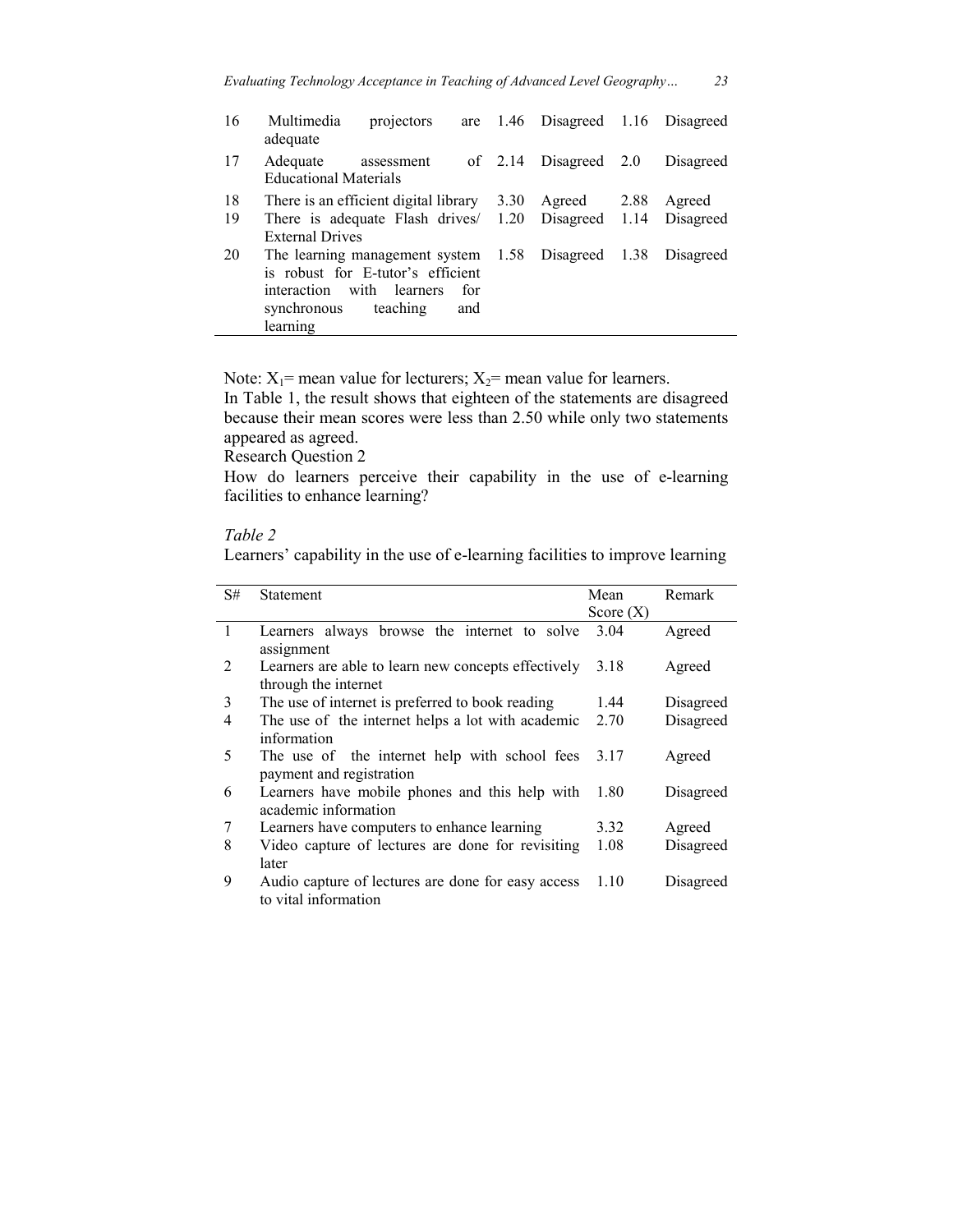| 10 | Learners chat online regularly for the academic 1.16        |        | Disagreed |
|----|-------------------------------------------------------------|--------|-----------|
| 11 | purpose<br>Mobile phones serve a lot in passing information | 1.24   | Disagreed |
|    | to learners to facilitate teaching and learning             |        |           |
| 12 | Lecturers use social media e.g Facebook, Twitter,           | 1.39   | Disagreed |
|    | Google hang out e.t.c. to communicate with                  |        |           |
|    | learners and to pass educational information to             |        |           |
|    | enhance teaching and learning                               |        |           |
| 13 | The learning management is regularly used by E-             | - 1.13 | Disagreed |
|    | tutors for efficient interaction with learners for          |        |           |
|    | synchronous teaching and learning                           |        |           |
| 14 | Learners learn a lot from the virtual classroom             |        | Disagreed |

Table 2 shows only four statements were agreed, the remaining statements disagreed because their mean values were below 2.50.

Research Question 3

How do learners perceive the expertise of lecturers in employing elearning facilities in teaching?

### *Table 3*

Learners' view of lecturers' expertise in employing e-learning facilities in teaching.

| S#             | Statement                                                                      | Mean        | Remark    |
|----------------|--------------------------------------------------------------------------------|-------------|-----------|
|                |                                                                                | Score $(X)$ |           |
| $\overline{1}$ | Learners are referred to the internet to solve<br>assignment                   | 3.10        | Agreed    |
| $\mathfrak{D}$ | Learners are referred to specific websites to<br>learn new concepts            | 3.33        | Agreed    |
| 3              | Teleconferencing is employed by lecturers                                      | 1.43        | Disagreed |
| 4              | Lectures have e-mails to communicate with<br>learners                          | 3.0         | Agreed    |
| 5              | An Individual lecturer has a web blog                                          | 1.30        | Disagreed |
| 6              | Computer-based testing is done to assess<br>learners                           | 3.75        | Agreed    |
|                | Online Tutor Marked Assignments are done<br>by learners to assess the learners | 3.53        | Agreed    |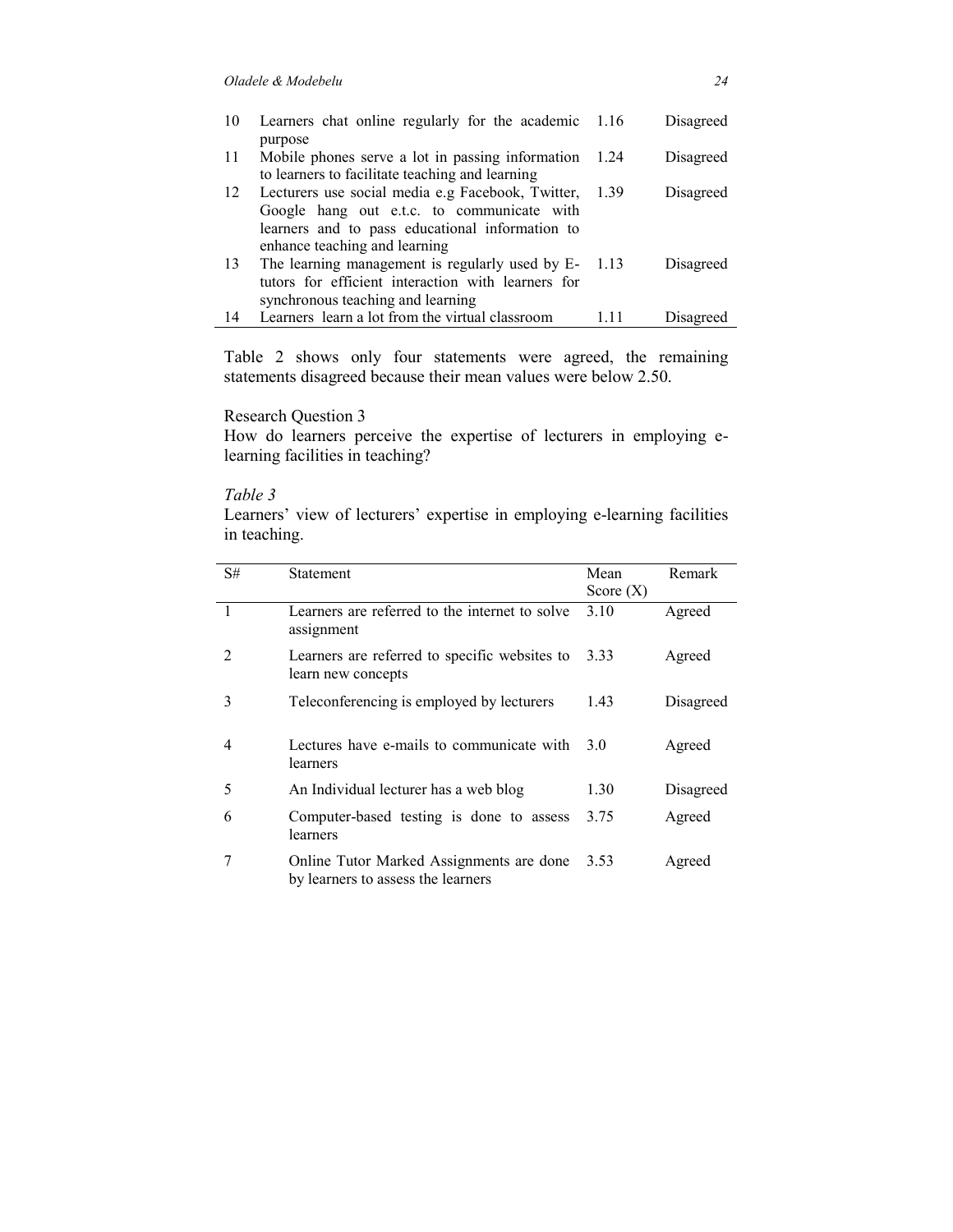| 8  | Computer simulations are used to aid 1.54<br>teaching and learning                                                                                        |      | Disagreed |
|----|-----------------------------------------------------------------------------------------------------------------------------------------------------------|------|-----------|
| 9  | Updated Educational materials are sourced 2.73<br>to aid teaching and learning                                                                            |      | Agreed    |
| 10 | Lecturers are provided with electronic 1.33<br>devices that can access, read and manipulate<br>information                                                |      | Disagreed |
| 11 | Mobile phones are used to pass information<br>to learners to facilitate teaching and learning                                                             | 1.46 | Disagreed |
| 12 | Use of Social media by lecturers e.g Twitter, 2.86<br>Facebook, Google hang out e.t.c. to facilitate<br>learning and to pass educational information.     |      | Agreed    |
| 13 | The learning management system (LMS) is<br>regularly used by E-tutors for efficient<br>interaction with learners for synchronous<br>teaching and learning | 2.40 | Disagreed |
| 14 | Use of virtual classroom aids teaching and<br>learning a lot                                                                                              | 1.46 | Disagreed |

From Table 3, it is indicated that half of the statements were agreed (mean values above 2.50) while the remaining seven statements disagreed because their mean values were below 2.50.

## **Discussion**

 From Table 1, it is clear from the lecturers and learners' view that internet service is provided but the bandwidth is not adequate. The two groups (lecturers and learners) agreed that there is an efficient digital library; which is commendable for an Open Distance Learning Institute. However, the two groups are of the opinion that Interactive whiteboards, Multimedia projectors, Flash drives/ External Drives are not adequately provided, there is no easy access to the computer/ICT room and that the learning management system is not robust for E-tutor's efficient interaction with learners for synchronous teaching and learning Learners see e-learning as a means to help knowledge retention and to learn anytime, anywhere. This is in agreement with the observations by (Wu  $\&$ Tsai, 2006) that internet improves learner's self-study and performance. Also, it is said that when learners take charge of their learning, they are responsible for their learning (Chang, 2005). This statement agrees with the findings by Popovici and Mironov (2015), in a study carried out to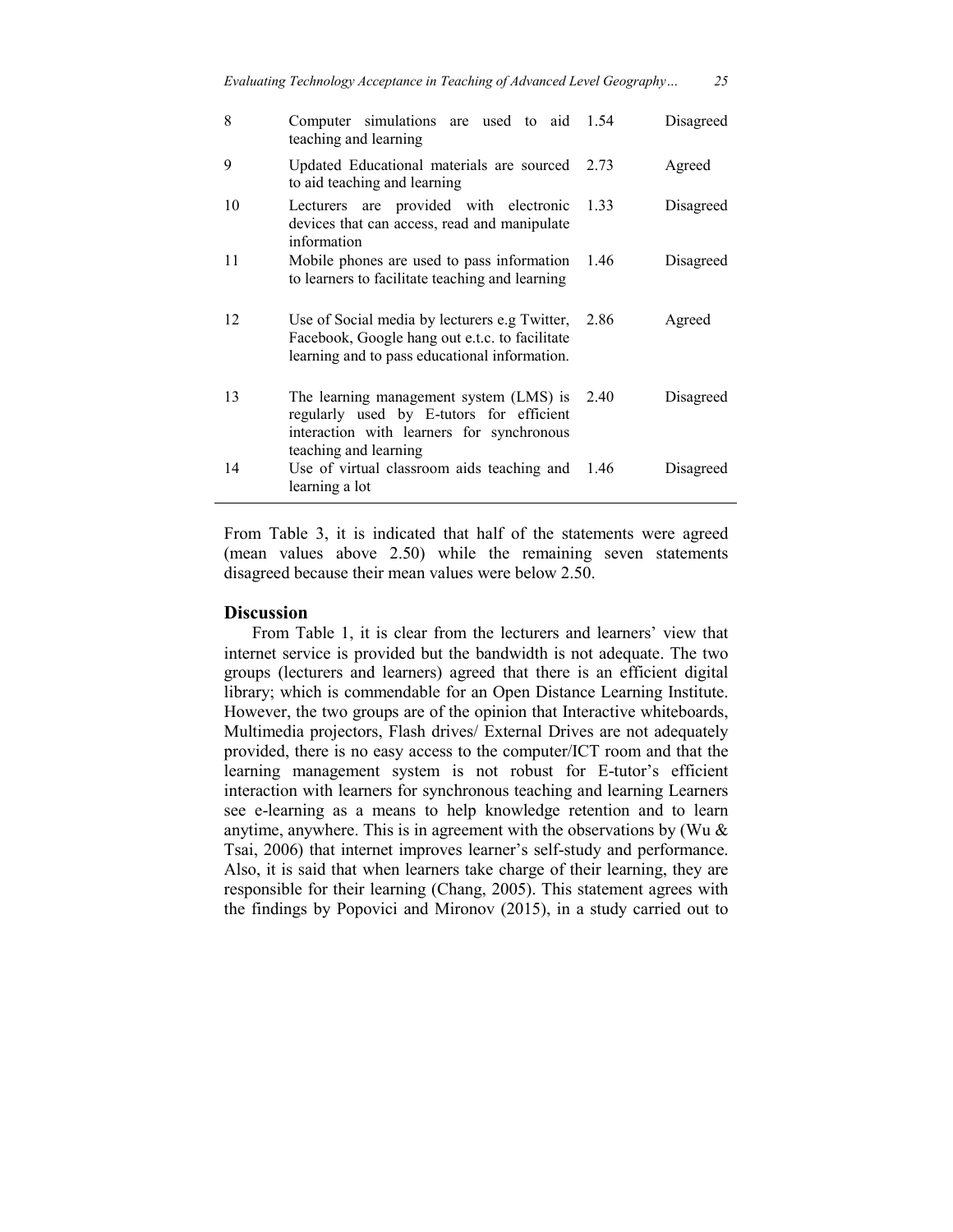#### *Oladele & Modebelu 26*

investigate students' perspectives on using e-learning technologies, that the students are adequately equipped and use e-learning technologies to support their learning. Also, Holmes and Prieto-Rodriguez (2018) in their study observed that students' accessibility of online materials is a great contributing factor to their study. In this same study, both students and staff professed that effectiveness of LMS will enhance learners 'interest in learning.

 Lecturers and Learners' view in table 1, indicated that the institute has a functioning website but it is not mainly for enhancing teaching and learning but just to disseminate information. This table also revealed lecturers' and learners' opinion that TV sets, projectors, printers, computers, regular internet services (especially for the lecturers) are not adequate for efficient and effective e-learning program. The table also revealed that lecturers and learners agreed that there is no massive computer literacy program for the learners to aid them learn more online. Learners make use of their phones only for chats and not for academic purposes as seen from their views in Table 2. This is not in agreement with the opinion of Yang & Lin (2010) that learners who show positive attitudes to the internet seem to contribute more in online forum. As a result, learners of Distance learning Institute should be encouraged to be more positive towards online learning. It has been discovered that these learners have electronic devices that can access, manipulate, read and store audio-visual information; yet they hardly use them to record and share lectures. Table 3 reveals that learners perceive that lecturers interact very well with the Learning Management System in terms of disseminating useful academic information and deploying Continuous Assessment both the CMA (Computer Marked Assignment) and TMA (Tutor-Marked Assignment). However, academic interaction with the learners through social media, teleconferencing, virtual classroom and the use of e-learning facilities like an interactive whiteboard at study center meetings by the lecturers is not rampant as seen in Table 3 as learners' opinion. In the same vein, Alhosban and Ismaile (2018) in their study found out that students do not have experiences in the use of the eLearning technology deployed in terms of communication, interaction and feedback. This, therefore, calls for more investment in training lecturers as well as the learners, in order to meet up with the trends of using the  $21<sup>st</sup>$  Century e-learning technologies. These observations will, therefore, lead to the consideration of the report gathered by Wodi (2009) & Ololube (2006) that information communication technology industry being very dynamic, needs continuous and unrelenting training sessions to meet up with leading edge of innovation, creativity and knowledge.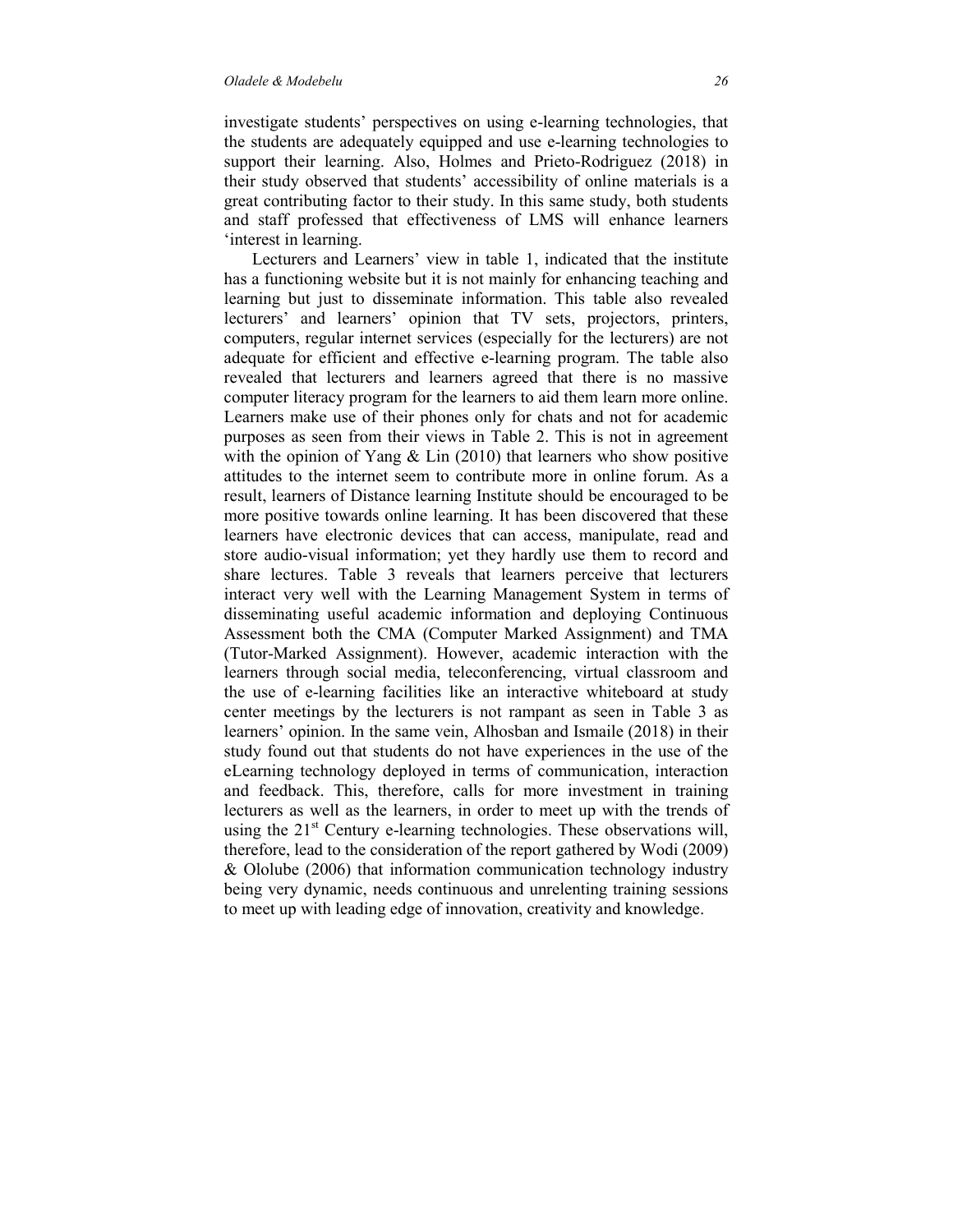# **Conclusion**

 The importance of e-learning cannot be over-emphasized in Distance Education; e-learning enhances self-evaluation, makes assessment easier and enhances the easy use of multimedia. This study reveals from the respondents' views that there is a need for more supply of e-learning facilities. Also learners need to improve in the effective use of the available facilities and very importantly, the lecturers who will teach in this learning mode. The results from this study, will be useful to the management of the Distance Learning Institute, University of Lagos, in providing the required  $21<sup>st</sup>$  century facilities and resources, for lecturers and distance learners, in order to achieve success via the e-learning mode.

 Based on the findings from this study, it is recommended that; DLI website should be upgraded to contain useful links to different websites on various aspects of learning. Proper mass-orientation should be giving to learners on the use of electronic devices provided to aid their learning. Also, the University would have to interact with private organizations to provide inexpensive but effective and trending electronic devices for learners and lecturers.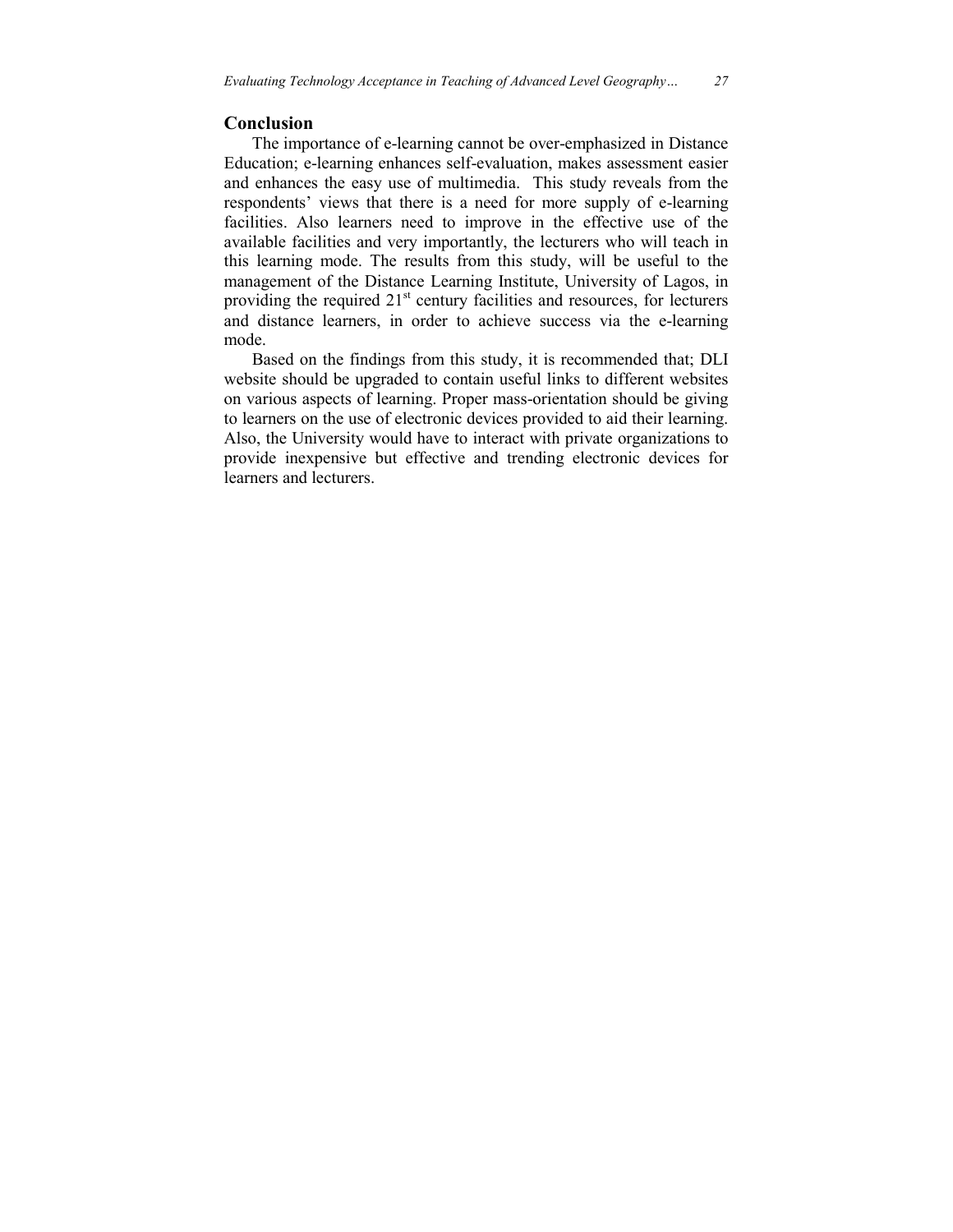## References

- Aderinoye, R. & Ojekheta, K. (2004). Open-Distance Education as a Mechanism for Sustainable
- Development: Reflection on the Nigerian Experience. *The International Review of Research in Open and Distributed Learning, 5*(1), 1-13. https://doi.org/10.19173/irrodl.v5i1.174.

Agyeman, O. T. (2007). ICT for Education in Nigeria. Retrieved from http://www.infodev.org.

- Akande, S. (2011). Computer and Internet Facilities Use in Distance Education: A Survey of Sandwich Students of University of Ado-Ekiti, Nigeria. *Library Philosophy & Practice (e-journal) 452*  Retrieved from https://digitalcommons.unl.edu/libphilprac/
- Alhosban, F. & Ismaile, S. (2018). Perceived Promoters of and Barriers to Use of a Learning Management System in an Undergraduate Nursing Program, *International Journal of Emerging Technologies in Learning (iJET), 13* (2), 226-233. eISSN: 1863-0383
- Anietor, G. O. (2019). Approaches to promoting the Quality of Open and Distance Learning in Resource Poor Nations*. International Journal of Educational Research. 6(1) 127-133.*
- Beare, P. L. (2009). "The comparative effectiveness of videotape, audiotape, and telelecture in delivering continuing teacher education". *The American Journal of Open and Distance Learning*, 3(2), 57-66.
- Belanger, F., *&* Jordan, H. (2000). Evaluation and Implementation of Distance Learning: technologies, tools and techniques. London: Ideal Group Publishing.
- Chang, M .M. (2005). Applying self-regulated learning strategies in a web-based instruction-An investigation of motivation perception. *Computer Assisted Language learning, 18* (3), 217-230.
- Dabbagh, N. (2005). Pedagogical models for E-learning: Theory based design framework. Retrieved from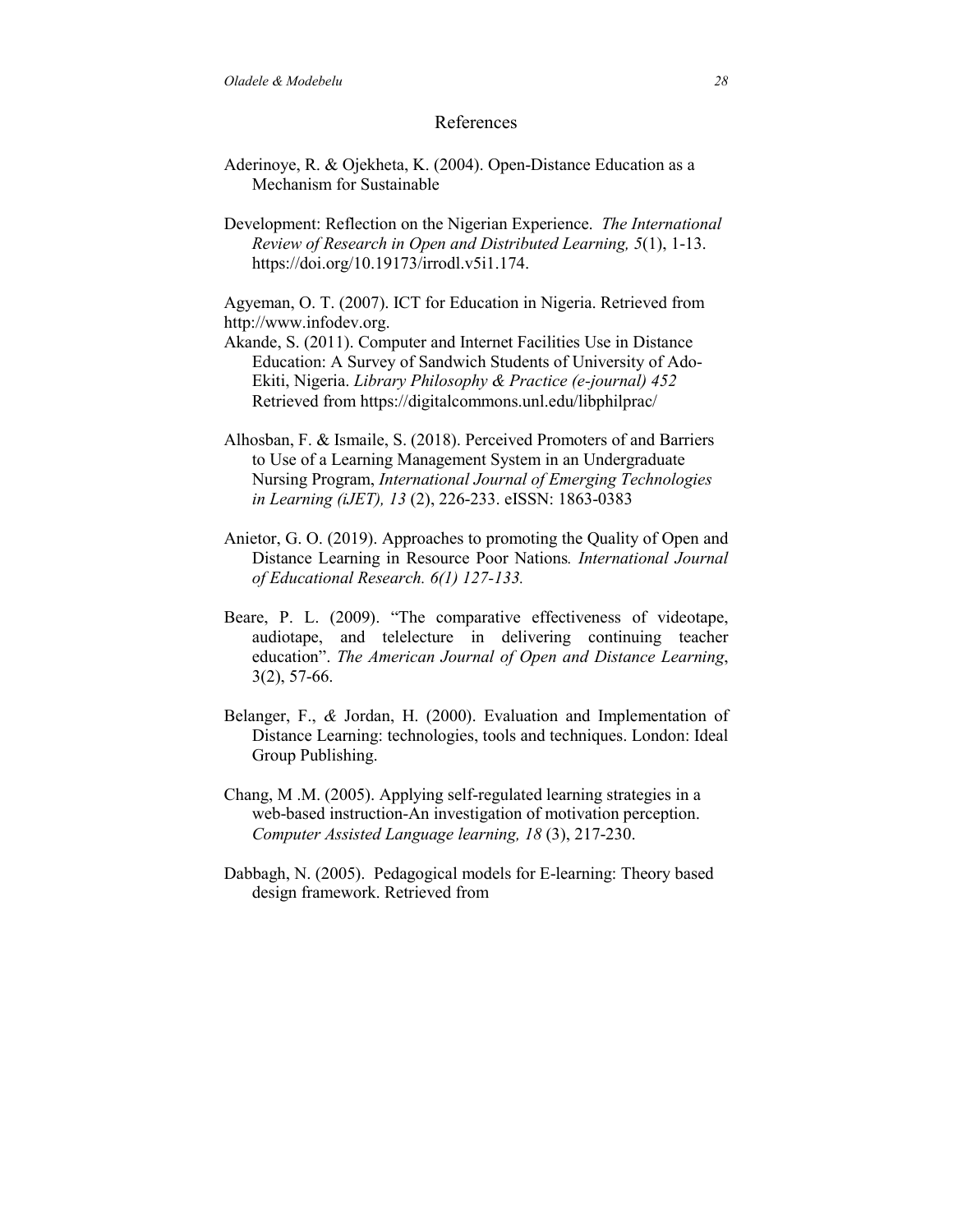- http://www.sicet.org/journals/ijttl/issue0501/DabbaghVol1.Iss1.pp25- 44.pdf
- Dillon, C., Gunawardena, C., and Parker, R. (1992). "Learner Support": The critical link in Distance Education. *Distance Education, 13* (1), 29-45.
- Ememe, P.I & Modebelu, O.J. (2019). Challenges of Accessibility and Utilization of Open Educational Resources (OERs) in Single and Dual Mode Open Distance Education Institutions in Lagos. *International Journal of Educational Research. 6(1) 114-126.*
- Food and Agriculture of the United Nations (FAO). (2011): E-learning methodologies. A guide for designing and developing e-learning courses. Retrieved from http://www.fao.org/3/i2516e/i2516e.pdf
- Fashiku,C.O., Adinlewa, M.D. & Yusuf, A.A. (2017). Quality of Universities Education: An Agent of National Integration and Development in Nigeria. *Journal of Curriculum and Instruction. 10*(2), *100-106.*
- Federal Republic of Nigeria (FRN, 2013). *National Policy on Education*. Yaba, Nigeria: NERDC.
- Fuller, S. A. (2002). A study of differential perceptions of students and faculty in distance learning [Dissertation]. Austin: The University of Texas.
- Garrison, G. R. (2000). *Understanding Open and Distance Learning: A framework for the future*. London: Routledge.
- Gboku, M., *&* Lekoko, R. N. (2007). *African perspectives on Adult Learning": Developing programmes for Adult Learners in Africa*. South Africa: Rolene Liebenberg.
- Henderson, M., Selwyn, N. & Aton, R. (2017). What works and why? Student perceptions of 'useful' 'digital technology in university teaching and learning, *Studies in Higher Education,* 42 (8), 1567- 1579.
- Holmberg, B. (2009). Theory and practice of Open and Distance learning. New York: Routledge.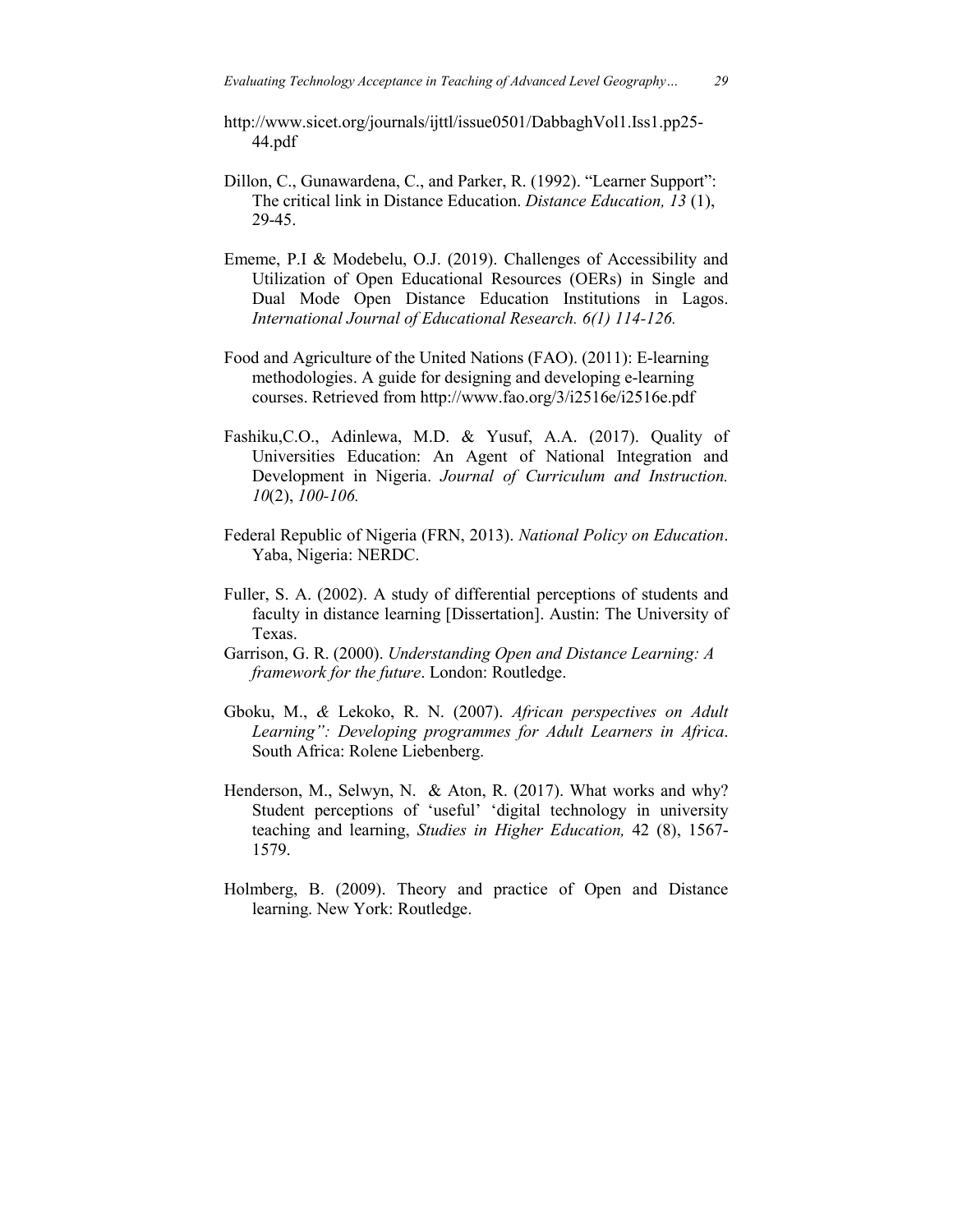- Holmes, K. A. &Prieto-Rodriguez, E. (2018). Student and Staff Perceptions of a Learning Management System for Blended Learning in Teacher Education. *Australian Journal of Teacher Education, 43* (3) 2. 21-34.
- Igwe, R.O., Uzoka, N.E. & Ekwerike, C.I. (2015). Higher Education: A Panacea for Sustainable
- Development, the Nigerian Experience. *Lagos Education Review Journal. 15 (2) 178-192.*
- Jegede, O., *&* Owolabi, I. (2008). "Technology use among college students": Implications for Student Affairs Professionals. *NASPA Journal*,43920, 280-300.
- Keegan, D. (2016). *Foundations of Distance Education* (3rd ed). London: Routledge.
- Maier, P & Warren, A. (2000). *Integrating Technology in Learning and Teaching*. London: Kogan Page.ISBN 0 7474 3180 6.
- McCleary, I. D., *&* Egan, M.W. (2009). "Program design and Evaluation": Two-way interactive television. The *American Journal of Open and Distance learning, 3* (1), 50-60.
- McLean. S. (2001). 'Open and Distance Learning: "A framework for the Food and Agriculture Organization of the United Nations". Rome: FAO. Retrieved from http;//www.fao.org/sd/2001/KN0901a\_en.htm
- Moore, M., *&* Tait, A. (2002). *Open and Distance Learning: Trends, Policy and Strategy considerations*. Paris. UNESCO (p.7).
- Ojo, O.D. (2000). Knowledge, Attitudes, Practices of Parents and Teachers in relations to Adolescents' Reproductive Health Training in Osun State, Nigeria [Unpublished Ph.D. Dissertation]. Faculty of Education, Obafemi Awolowo University: Ile-Ife, Nigeria.
- Ojo, O. D., Ogidan, R., *&* Olakulehin, F. K. (2005). Cost-effectiveness of Open and Distance Learning in Nigeria: Responses from focus group discussion. *Online Journal of Distance Learning Administration, 9*  $(2), 2 - 11$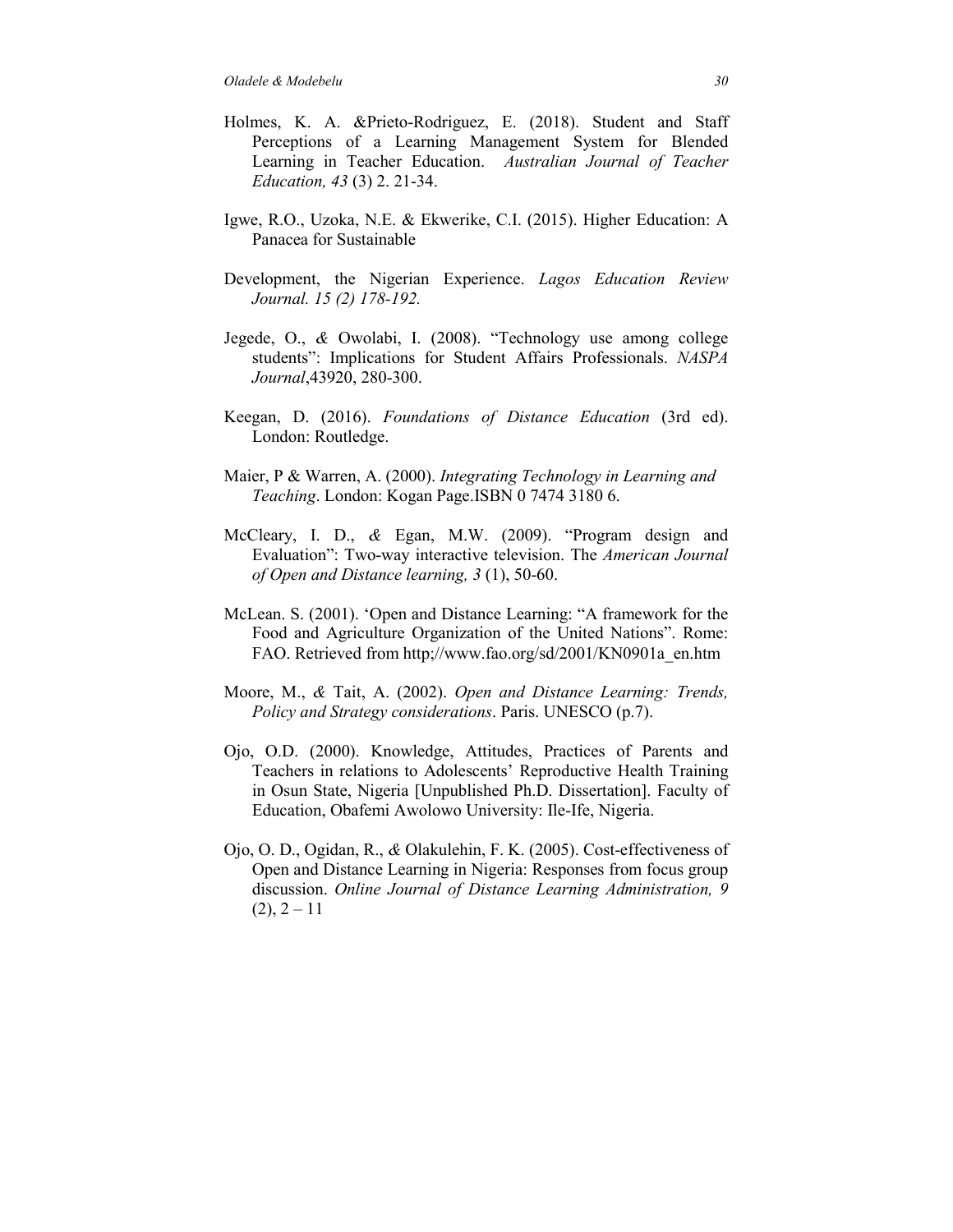- Ololube, P. N. (2006). "Appraising the relationship between ICT usage and integration and the standard of teacher education programs in a developing economy". International Journal of Education and Development using Information and Communication Technology (IJEDICT), 2(3),7-85.
- Omolewa, M. (1982). Historical Antecedents of Distance Education in Nigeria, 1887-1960. *Adult Education in Nigeria, 2*(7),7 – 26.
- Pirani, A. J. (2004). "Supporting e-learning in higher education: roadmap, tools for navigating complex decisions". EDUCAUSE centre for Applied Research. Retrieved from www.educause.edu/edcarl.

Popovici, A., & Mironov, C. (2015). Students' Perspectives on using eLearning technologies. *Procedia - Social and Behavioural Sciences, 180*,1514 – 1519. Retrieved from https://www.researchgate.net/publication/277935119\_Students%27 Perception on Using eLearning Technologies (accessed Nov 30) 2020).

- Redondo-Duarte, S., Sánchez-Mena, A., Navarro-Asencio, E., Gutiérrez-Vega, S. (2017).
- Design of a pedagogical model to promote knowledge generation in virtual communities. *International Journal of Learning Technology (IJLT), 12* (1), 3-25.
- Sherry, L. (2006). Issues in distance learning. *International Journal of Educational Telecommunications, 1*(4), 337-365.
- Tait, A. (2000). Planning student support in Distance and Open Learning. *Open Learning, 15*(3), 287-299.
- Threlkeld, R., *&* Brzoska, K. (2004). Research in Open and Distance Learning. In B.Willis (Ed.), *Open and Distance Learning: Strategies and tools* (pp 41-66). Englewood Cliffs, NJ: Educational Technology Publications.
- UNESCO (2002). *Open and Distance Learning: Trends, Policy and Strategy considerations*. Paris. UNESCO.